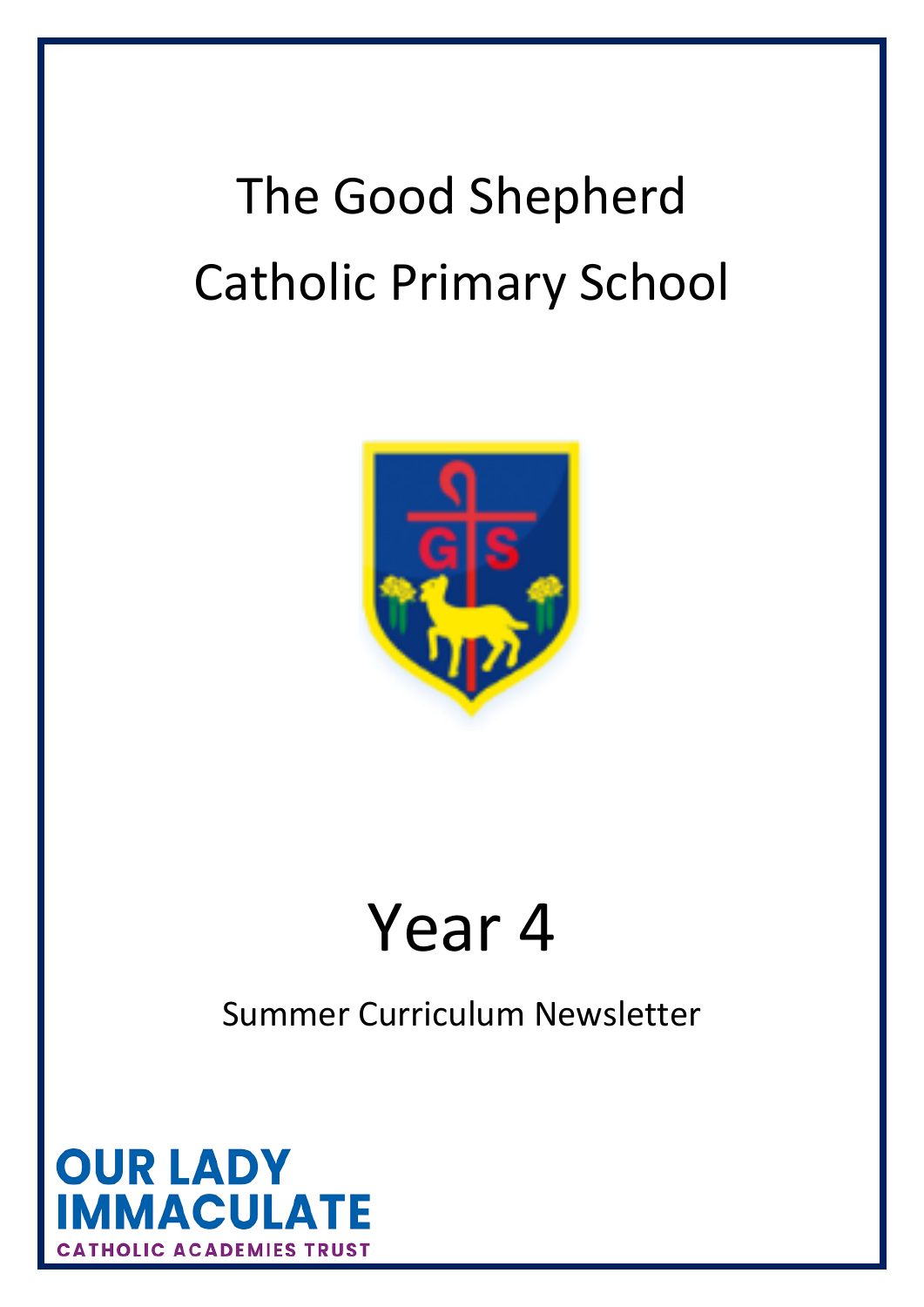In this booklet, we have included some information we feel you may find useful about the work your child will be doing this term. As well as the topics we will be covering in class, we have also included the objectives and expectations for each subject. We hope you will find this information useful and supportive and look forward to working with you across the year.

#### **Prayer and Reflection**

*Creator God,*

*in your hands you hold the depths of the earth and the heights of the mountains, for all creation belongs to you. Grant us grace to cherish your world and wisdom to nurture its resources. Save us from the desire to control what is not ours and the impulse to possess what is not ours and the impulse to possess what is there to share. Amen.*

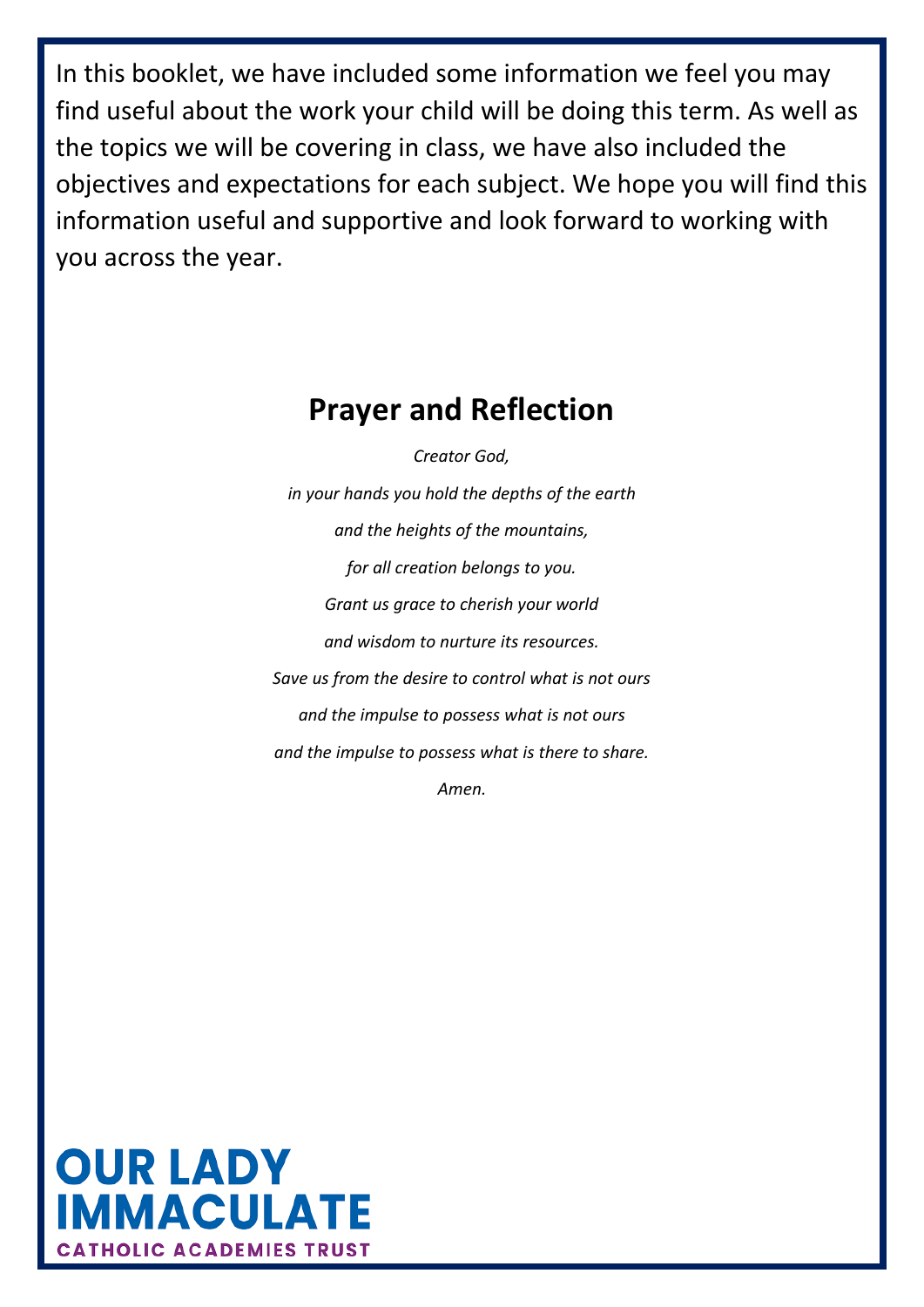| <b>SUBJECT</b>                       | <b>TOPIC INFORMATION</b>                                                                                                                                                                   |                                                                                                                                                                                                                                                                                                                                                                                                                                                                                                                                                                                                                                                                                                                                                                                                                                                                                                                                                                                                                                                                                                                                                                                                                                                                                                                                                                                                                                                                                                                                                                                                                                                                                                                                                                                                                             |
|--------------------------------------|--------------------------------------------------------------------------------------------------------------------------------------------------------------------------------------------|-----------------------------------------------------------------------------------------------------------------------------------------------------------------------------------------------------------------------------------------------------------------------------------------------------------------------------------------------------------------------------------------------------------------------------------------------------------------------------------------------------------------------------------------------------------------------------------------------------------------------------------------------------------------------------------------------------------------------------------------------------------------------------------------------------------------------------------------------------------------------------------------------------------------------------------------------------------------------------------------------------------------------------------------------------------------------------------------------------------------------------------------------------------------------------------------------------------------------------------------------------------------------------------------------------------------------------------------------------------------------------------------------------------------------------------------------------------------------------------------------------------------------------------------------------------------------------------------------------------------------------------------------------------------------------------------------------------------------------------------------------------------------------------------------------------------------------|
| <b>RELIGIOUS</b><br><b>EDUCATION</b> | Reconciliation-<br><b>Choices</b><br><b>Pentecost - Energy</b><br>Sikhism - The<br>Gurdwara<br>Universal Church-<br><b>Special Places</b>                                                  | Over the Summer term we will be focusing on four topics.<br>Within the topic of Reconciliation, the children will learn that<br>Christians believe that, in Jesus Christ, the world has been reconciled<br>to God. Through and in Christ, every human being is offered the<br>power to reach out in forgiveness and peace, to received and to offer<br>reconciliation. Throughout the topic scripture will be at the heart of<br>every lesson this includes; Matthew 21:28-31 the two sons, Luke 15:<br>11-32 and 1 Thessalonians 5:12-18.<br>After Reconciliation, we will be moving onto the topic of Pentecost.<br>We will be looking closely at the symbols of Pentecost such as the<br>Holy Spirit, wind, fire, power and energy. The focus of scripture will<br>continue, including; Matthew 28:1-10, John 16:5-7 and Acts 1:6-11.<br>During this topic we will ask ourselves 'How can the energy of the<br>wind be used for good?' and 'How the Holy Spirit inspires Christians?'.<br>Next, we will be focusing on our 'Other religion'. This year we will be<br>focusing on Sikhism, more specifically within Year 4 will be looking at<br>the Sikh place of worship, The Gurdwara. We will look at how Sikh's<br>welcome people into their place of worship.<br>To finish our year, we will be learning about the Universal Church. As<br>a community we have many special places: places where people<br>gather for prayer and worship; places are holy because of their<br>association with Jesus or holy people; places of pilgrimage. Within this<br>topic, we will think about our special places and the special places for<br>Jesus. This will lead to the respect we need to have for our world as<br>our special place. Lastly, we will reflect on Romans 5:5<br>the love of God has been poured into our |
| <b>ENGLISH</b>                       | <b>Ongoing skills which</b><br>are taught throughout<br>each week:<br><b>Vocabulary</b><br><b>Inference</b><br><b>Prediction</b><br><b>Explanations</b><br>Retrieval<br><b>Summarising</b> | hearts by the Holy Spirit.<br>Reading<br>Read a range of Fiction and Non-Fiction texts.<br>Use song lyrics and film clips to make predictions and infer<br>$\bullet$<br>characters' thoughts and emotions.<br>Reading and preparing poems and to read aloud, using<br>$\bullet$<br>intonation and tone.<br>To identify layout of playscripts and to rehearse reading a<br>$\bullet$<br>script aloud.<br>Increase familiarity with myths and legends from other<br>$\bullet$<br>cultures, and to retell some of them orally.<br>Explore books which are structured in different ways, for a<br>$\bullet$<br>range of purposes.<br>Using dictionaries to check meanings of new vocabulary in<br>$\bullet$<br>context.<br>Checking, through discussion, that text makes sense.<br>٠                                                                                                                                                                                                                                                                                                                                                                                                                                                                                                                                                                                                                                                                                                                                                                                                                                                                                                                                                                                                                                            |

### **OUR LADY<br>IMMACULATE CATHOLIC ACADEMIES TRUST**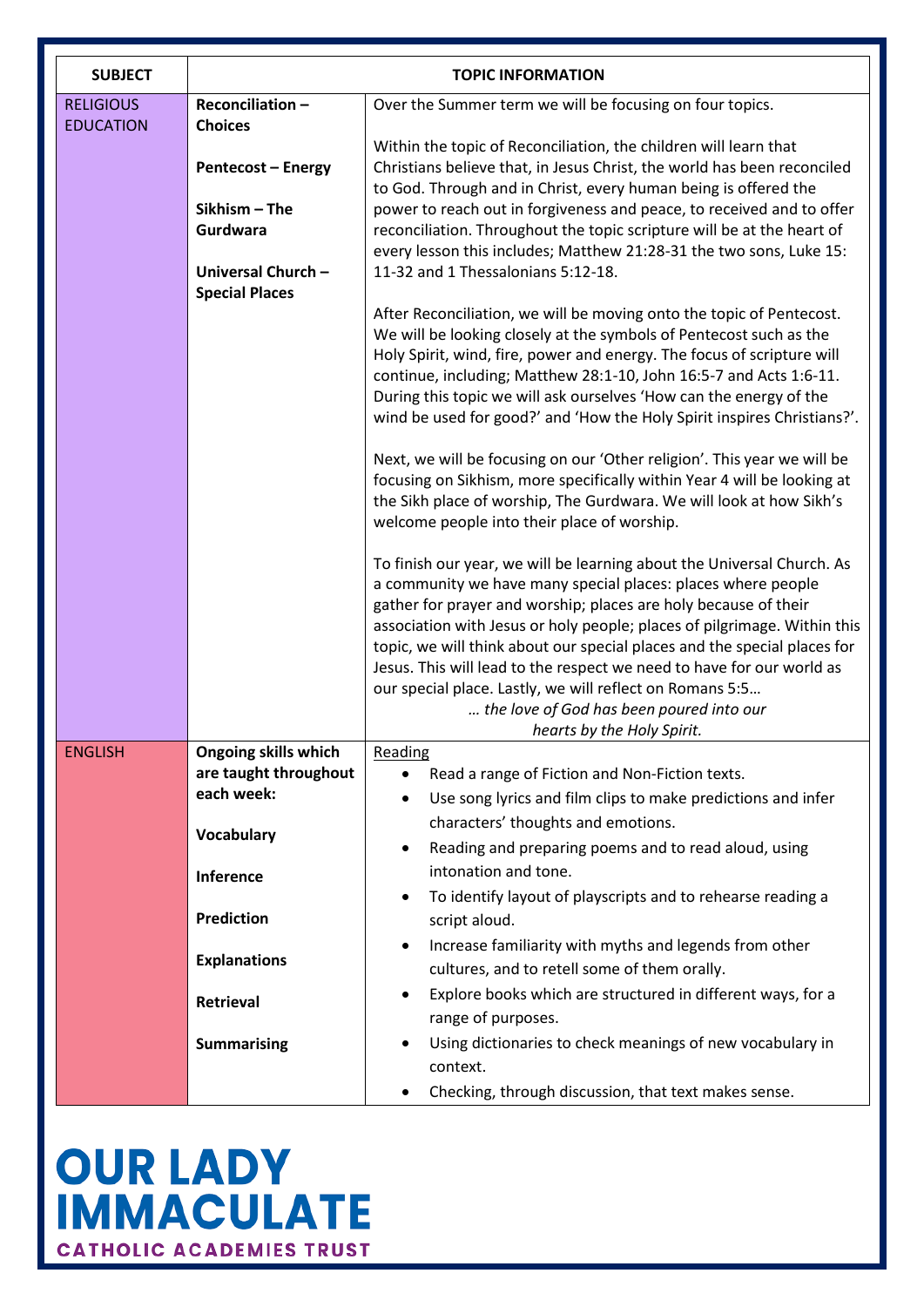|              | <b>Biographies</b><br><b>Letter Writing</b><br><b>Roman Myths</b><br><b>Information and</b><br><b>Explanation texts</b>                                    | Making inferences and justifying reasons by referring to the<br>$\bullet$<br>text.<br>Retrieve and record information from Non-Fiction texts.<br>Class Texts: Who Let The Gods Out? The Iron Man, Romulus and<br>Remus                                                                                                                                                                                                                                                                                                                                                                                                                                                                                                                                                                                                                                                                                                |
|--------------|------------------------------------------------------------------------------------------------------------------------------------------------------------|-----------------------------------------------------------------------------------------------------------------------------------------------------------------------------------------------------------------------------------------------------------------------------------------------------------------------------------------------------------------------------------------------------------------------------------------------------------------------------------------------------------------------------------------------------------------------------------------------------------------------------------------------------------------------------------------------------------------------------------------------------------------------------------------------------------------------------------------------------------------------------------------------------------------------|
|              | <b>Persuasion and</b><br><b>Advertising</b>                                                                                                                | <b>Writing</b><br>To write simple sentences dictated by the teacher.<br>$\bullet$<br>To examine features of Biographies, including Chronology and<br>Past Tense Verbs<br>To organise ideas around a theme, by researching and writing<br>a Biography.<br>To organise paragraphs around a theme, to order content<br>coherently.<br>To identify the structure and layout of letters.<br>To explore Roman Myths and create settings, characters and<br>plots.<br>To use expanded noun phrases and fronted adverbials to<br>improve writing.<br>To assess the effectiveness of their own and others' writing<br>and to make suggestions for improvements.<br>To use pronouns to avoid repetition in writing.<br>To use apostrophes for possession, as well as regular (e.g<br>girls', boys') and irregular (e.g. children's) plurals.<br>To present Non-Fiction writing.<br>To create Adverts using persuasive language. |
| <b>MATHS</b> | <b>Review of Fractions</b><br><b>Fractions Greater than</b><br>one<br><b>Symmetry in 2D</b><br>shapes<br><b>Time</b><br><b>Division with</b><br>remainders | To identify a whole and part<br>٠<br>To add and subtract fractions.<br>To convert a quantity from an improper fraction to a mixed<br>number.<br>To compare and order mixed numbers when the whole<br>number and the numerator of the fractional part is the same.<br>To complete a symmetrical pattern.<br>٠<br>To compose symmetrical shapes.<br>To investigate lines of symmetry in 2D shapes by folding<br>paper.<br>To find lines of symmetry in 2D shapes using a mirror.<br>To reflect polygons in a line of symmetry.                                                                                                                                                                                                                                                                                                                                                                                          |

### **OUR LADY<br>IMMACULATE CATHOLIC ACADEMIES TRUST**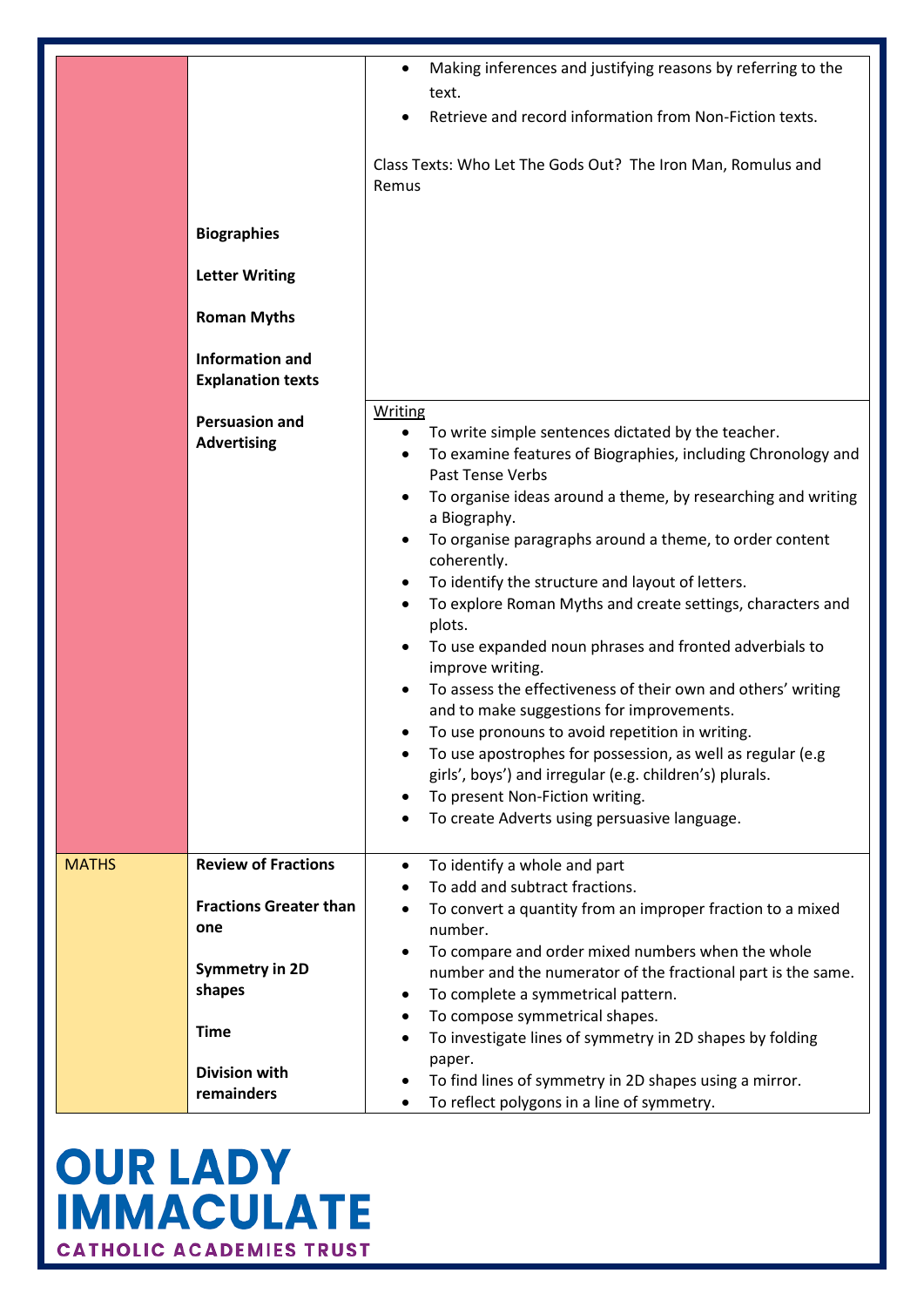|                   |                             | To read, write and convert time between analogue and digital<br>$\bullet$<br>12- and 24-hour clocks.<br>To solve time problems.<br>٠<br>To use knowledge of division equations and remainders to<br>solve problems. |  |
|-------------------|-----------------------------|---------------------------------------------------------------------------------------------------------------------------------------------------------------------------------------------------------------------|--|
|                   |                             | To interpret a division story when there is a remainder and<br>$\bullet$<br>represent it with an equation.                                                                                                          |  |
| <b>SCIENCE</b>    | <b>Forces and Magnets</b>   | Describe friction as a force that slows objects down.<br>$\bullet$                                                                                                                                                  |  |
|                   |                             | Feel the pulling force of a magnet.<br>٠                                                                                                                                                                            |  |
|                   |                             | Sort materials according to whether they are magnetic or<br>not.                                                                                                                                                    |  |
|                   |                             | Participate in an investigation into magnet strength.<br>٠                                                                                                                                                          |  |
|                   |                             | Identify the different poles of a bar magnet.<br>$\bullet$                                                                                                                                                          |  |
|                   |                             | Use a magnetic compass with four points.<br>٠                                                                                                                                                                       |  |
|                   |                             | Construct a bar chart on labelled axes.                                                                                                                                                                             |  |
|                   |                             | Predict and form a conclusion from their results.<br>٠                                                                                                                                                              |  |
|                   | <b>Changing</b>             | To explore the characteristics and features of rivers and<br>$\bullet$                                                                                                                                              |  |
|                   | environments                | mountain ranges around the world.                                                                                                                                                                                   |  |
|                   | The Water Cycle             | Investigate a detailed exploration of the ecosystems and<br>$\bullet$<br>processes that shape rivers and mountains and the land<br>around them.                                                                     |  |
|                   |                             | To investigate the science of rivers and mountains<br>$\bullet$                                                                                                                                                     |  |
|                   |                             | Explore our changing environment looking at the movement                                                                                                                                                            |  |
|                   |                             | of the Earth and Moon.                                                                                                                                                                                              |  |
|                   |                             |                                                                                                                                                                                                                     |  |
| <b>HISTORY</b>    | <b>Emperors and Empires</b> | To find out about everyday life in Ancient Rome<br>$\bullet$                                                                                                                                                        |  |
|                   |                             | Recall key facts about the spread of the Roman Empire<br>٠                                                                                                                                                          |  |
|                   |                             | Understand why the Roman army was so effective                                                                                                                                                                      |  |
|                   |                             | Locate Roman roads in Britain                                                                                                                                                                                       |  |
|                   |                             | Understand the roles of key people during the Roman era<br>٠<br>such as Boudicca, Emperor Hadrian and General Julius Caesar                                                                                         |  |
|                   |                             |                                                                                                                                                                                                                     |  |
| <b>GEOGRAPHY</b>  | <b>Misty Mountain,</b>      | Learn about different types of rivers and their definitions<br>$\bullet$                                                                                                                                            |  |
|                   | <b>Winding River</b>        | Explore the journey of a river, including erosion,                                                                                                                                                                  |  |
|                   |                             | transportation and deposition                                                                                                                                                                                       |  |
|                   |                             | Understand how mountains are formed                                                                                                                                                                                 |  |
|                   |                             | Know what contour lines are used for on a map                                                                                                                                                                       |  |
|                   |                             | Investigate the processes that occur within the water cycle                                                                                                                                                         |  |
|                   |                             |                                                                                                                                                                                                                     |  |
|                   |                             |                                                                                                                                                                                                                     |  |
| <b>COMPUTING</b>  | <b>Teach Computing</b>      | To identify that accuracy in programming is important<br>$\bullet$                                                                                                                                                  |  |
|                   | <b>Repetition in shapes</b> | To create a program in a text-based language                                                                                                                                                                        |  |
|                   |                             | To modify a count-controlled loop to produce a given<br>outcome.                                                                                                                                                    |  |
|                   | <b>Repetition in games</b>  | To explore the concept of repetition in programming using                                                                                                                                                           |  |
|                   |                             | the Scratch environment.                                                                                                                                                                                            |  |
|                   |                             |                                                                                                                                                                                                                     |  |
| <b>OUR LADY</b>   |                             |                                                                                                                                                                                                                     |  |
|                   |                             |                                                                                                                                                                                                                     |  |
| <b>IMMACULATE</b> |                             |                                                                                                                                                                                                                     |  |

**CATHOLIC ACADEMIES TRUST**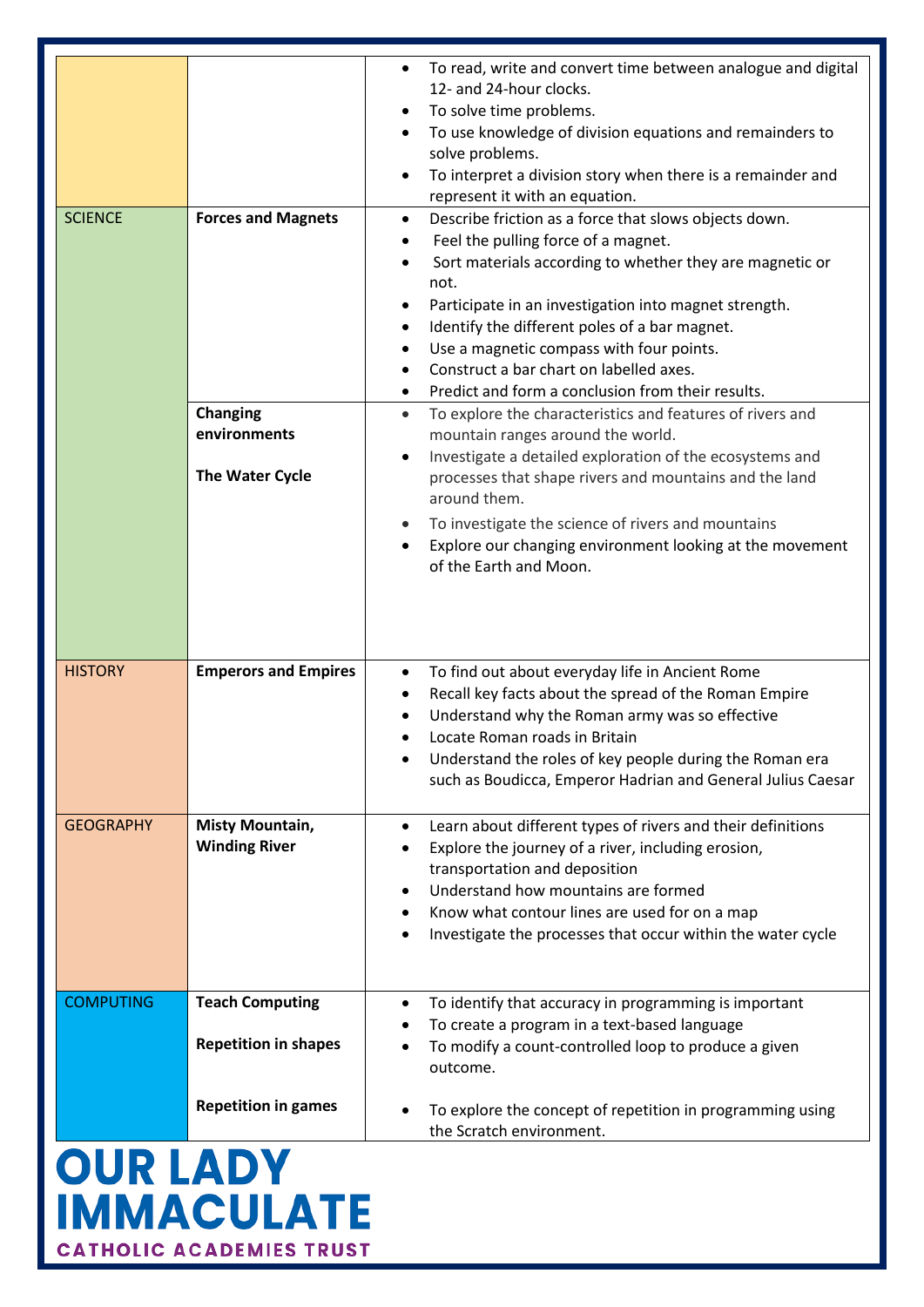|                                 |                             | To use and explore Scratch activities<br>٠<br>To look at the difference between count-controlled and<br>infinite loops, and use their knowledge to modify existing<br>animations and games using repetition. |  |  |
|---------------------------------|-----------------------------|--------------------------------------------------------------------------------------------------------------------------------------------------------------------------------------------------------------|--|--|
| <b>MUSIC</b>                    | <b>Oak Academy</b>          | Thin or rich textures<br>Monophonic texture<br>٠                                                                                                                                                             |  |  |
|                                 | <b>Texture</b>              | Homophonic texture                                                                                                                                                                                           |  |  |
|                                 |                             | Polyphonic texture<br>٠                                                                                                                                                                                      |  |  |
|                                 |                             | Melody and Accompaniment                                                                                                                                                                                     |  |  |
|                                 |                             | <b>Mixing Textures</b>                                                                                                                                                                                       |  |  |
|                                 |                             | Ostinati - repeating patterns                                                                                                                                                                                |  |  |
|                                 | <b>Musical Processes</b>    | Vocal ostinati - repeating patterns using our voices<br>٠                                                                                                                                                    |  |  |
|                                 |                             | Instrumental ostinati - ground bass<br>$\bullet$                                                                                                                                                             |  |  |
|                                 |                             | Introducing musical drones<br>٠                                                                                                                                                                              |  |  |
|                                 |                             | Drones and pedal notes                                                                                                                                                                                       |  |  |
|                                 |                             | Composing accompaniments using ostinati and drones                                                                                                                                                           |  |  |
| PE                              | Run/Jump/Throw              | Athletics as the vehicle.<br>$\bullet$                                                                                                                                                                       |  |  |
|                                 | Aim/Strike/Retrieve         | Cricket, rounders, kickball, longball and baseball as the<br>vehicles.                                                                                                                                       |  |  |
|                                 |                             | Affective/value focus: Courage                                                                                                                                                                               |  |  |
|                                 |                             | Cognitive (thinking me) focus: Growth Mindset<br>$\bullet$                                                                                                                                                   |  |  |
| <b>ART</b>                      | <b>Emperors and Empires</b> | Explore the details of Roman mosaics and learn about their<br>use                                                                                                                                            |  |  |
|                                 |                             | Design our own mosaics                                                                                                                                                                                       |  |  |
|                                 |                             | Create mosaics using simple printing techniques                                                                                                                                                              |  |  |
|                                 | <b>Misty Mountain,</b>      | Study the work of the artist William Morris<br>$\bullet$                                                                                                                                                     |  |  |
|                                 | <b>Winding River</b>        | Evaluate existing fabrics and designs                                                                                                                                                                        |  |  |
|                                 |                             | Create our own designs inspired by nature                                                                                                                                                                    |  |  |
|                                 |                             | Block printing onto fabric with embellishments                                                                                                                                                               |  |  |
| <b>DESIGN AND</b>               | <b>Emperors and Empires</b> | Evaluate the design and purpose of Roman catapults                                                                                                                                                           |  |  |
| <b>TECHNOLOGY</b>               |                             | Design and make new catapult using these ideas                                                                                                                                                               |  |  |
|                                 |                             | Test out the effectiveness of our catapults                                                                                                                                                                  |  |  |
|                                 | <b>Misty Mountain,</b>      | Create a 3D model of a mountain, including a river running<br>$\bullet$                                                                                                                                      |  |  |
|                                 | <b>Winding River</b>        | from source to mouth                                                                                                                                                                                         |  |  |
| <b>FRENCH</b>                   | <b>At The Café</b>          | Understand and use most of the set phrases covered in class                                                                                                                                                  |  |  |
|                                 | (Au Café)                   | to order food and drink.                                                                                                                                                                                     |  |  |
|                                 |                             | Read and pronounce some of these words to order a French                                                                                                                                                     |  |  |
|                                 |                             | breakfast and typical French snacks from a menu.                                                                                                                                                             |  |  |
|                                 |                             | Order for a friend.                                                                                                                                                                                          |  |  |
|                                 |                             | Ask for the bill when prompted.                                                                                                                                                                              |  |  |
| <b>OUR LADY</b>                 |                             |                                                                                                                                                                                                              |  |  |
|                                 |                             |                                                                                                                                                                                                              |  |  |
| <b>IMMACULATE</b>               |                             |                                                                                                                                                                                                              |  |  |
| <b>CATHOLIC ACADEMIES TRUST</b> |                             |                                                                                                                                                                                                              |  |  |